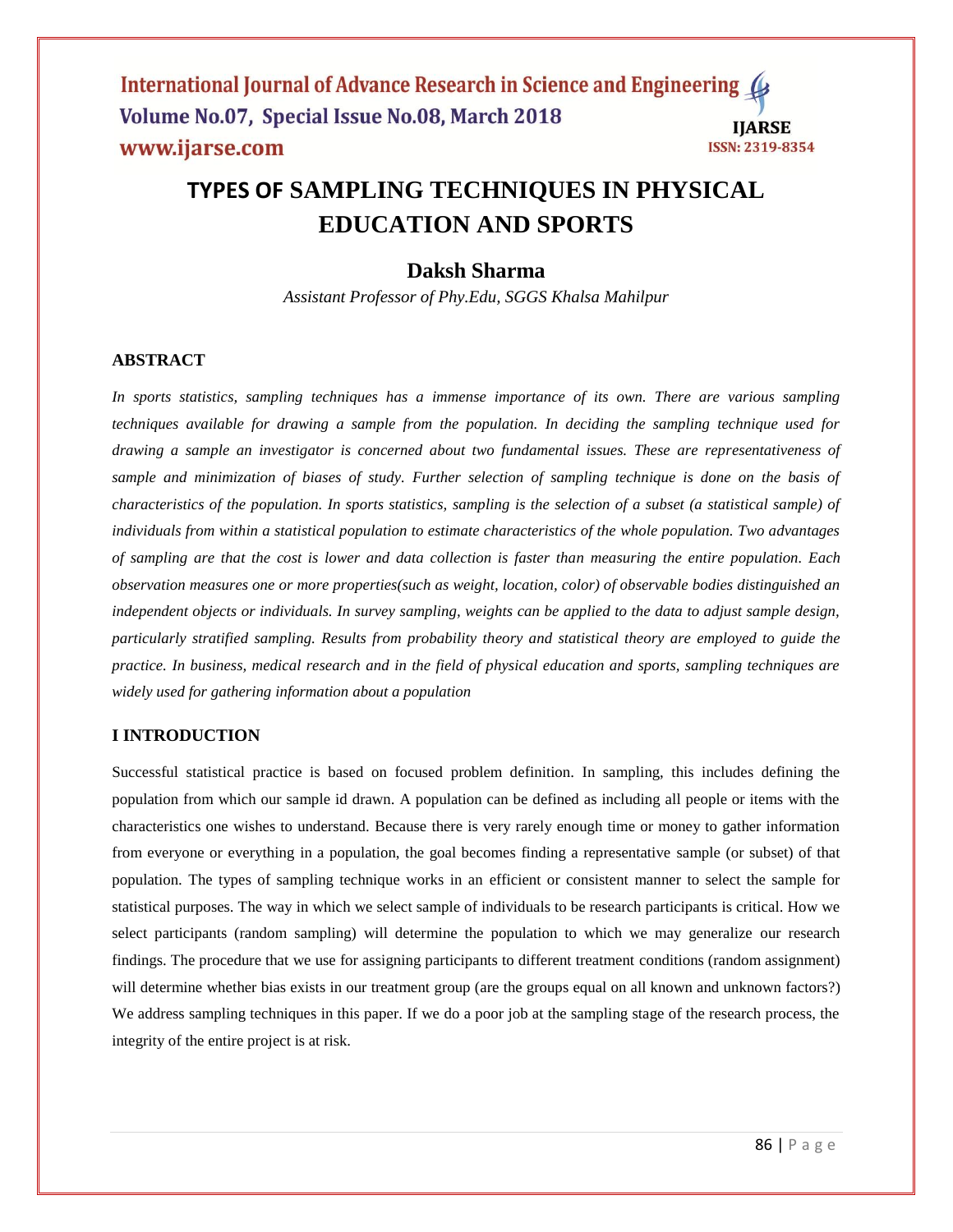## International Journal of Advance Research in Science and Engineering Volume No.07, Special Issue No.08, March 2018 **IIARSE** www.ijarse.com **ISSN: 2319-8354**

## **II TYPES OF SAMPLING TECHNIQUES**

## **SIMPLE RANDOM SAMPLING**

It is the most simple and widely used sampling technique. In this sampling technique each member of the population for the same probability of being included in the sample. In random sampling population is numbered from 1 to N and a series of numbers are drawn in a random fashion. Usually three methods are used to draw random samples. These are Lottery method, Tippet's number method and Computer based generation of random numbers.

## **Advantages of Random Sampling**

- 1. It is free from bias.
- 2. It is more representative.
- 3. It does not depend upon the prior knowledge of the population.
- 4. It facilitates the anaylsis of data which include use of inferential, comparative, relationship and predictive statistics.
- 5. It is easy to calculate the sampling error in this method.

## **Disadvantages of Random Sampling**

- 1. The selection fo sample becomes difficult when the population units are widely dispersed.
- 2. In many studies it is difficult to have a population which is completely catalogued.
- 3. Random sampling is not suitable if the population is heterogeneous.
- 4. Random sampling is subjected to more errors or the same sample size than they are found in stratified sampling.

## **STRATIFED SAMPLING**

In stratified sampling the whole population is divided into number of homogeneous groups ant then from each group a proportionate sample is drawn using random method. The sample so obtained from each group together is known as stratified sample.

## **Process of Stratification**

The reliability of stratified sampling depends upon formation of group. If a proper stratification is made even a small sample. Following points may be kept in mind while constructing group.

- 1. Criteria for stratification.
- 2. Stratum size.
- 3. Homogeneity of the strata must be covered.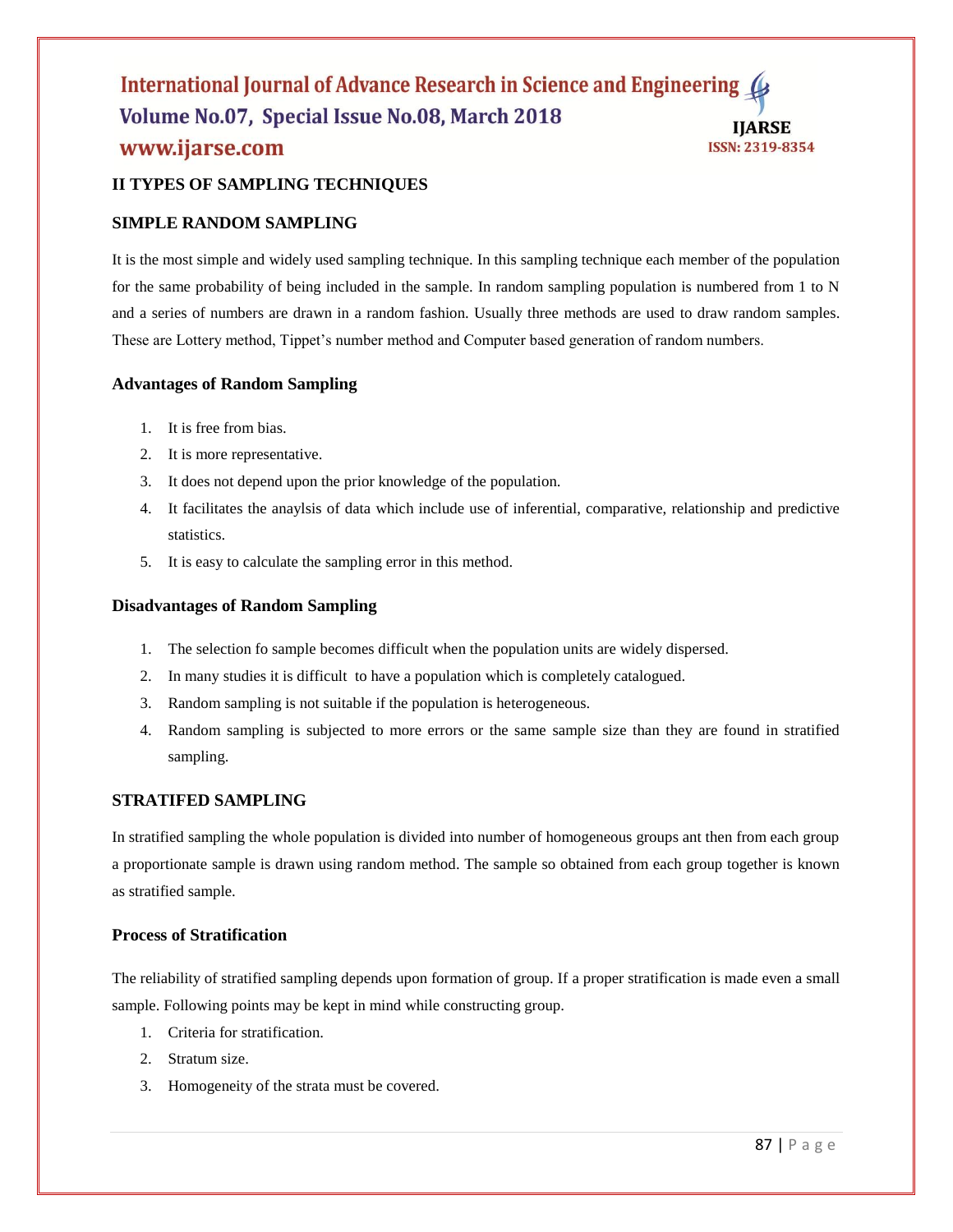## International Journal of Advance Research in Science and Engineering Volume No.07, Special Issue No.08, March 2018 **IIARSE** www.ijarse.com **ISSN: 2319-8354**

4. Strata should be non overlapping.

## **Kinds of Stratified Sampling**

There are three types of stratified samling.

- 1. Proportional stratified sample.
- 2. Disproportionate stratified sample.
- 3. Stratified weighted sampling.

## **Advantages of Stratified Sampling**

- 1. It provides greater control over the sample as no portion of the population is left out being represented in the sample due to stratification.
- 2. If stratum is perfectly homogeneous even a small sample would serve the purpose.
- 3. Replacement of unit is possible in case of no response. If an athlete or subject refuses to cooperate with the investigator, this may be replaced by another individual from the same stratum.

## **Disadvantages of Stratified Sampling**

- 1. Faulty stratification may lead to bias in the sample.
- 2. In stratified sampling a deliberate attempts has to be made to attain a proportionate sample.
- 3. In case of no clear cut strategies for stratification it is difficult to put a particular case ofin a stratum.
- 4. In the absence of information on proportion of population in each category drawing the sample becomes difficult.

## **SYSTEMATIC SAMPLING**

Systematic sampling is suitable when the list of sampling units is available. Soppose tat N units of the population are numbered to 1 to N and sample of size is to be selected such that  $(N/n) = k$ , k being an integer. Systematic sampling then consists in selecting at random a unit from the first k units and then selecting every subsequent k unit from the list. Systematic sampling is considered to be mixed sampling, which is partly probabilistic and partly non probabilistic. Probabilistic, because the first unit is selected at random from the first k units and non probabilistic because the other members in the sample are fixed on the choice of the first member. If a sample is to be drawn from the list of the students in college or from a telephone directory, systematic sampling would be suitable in such situations.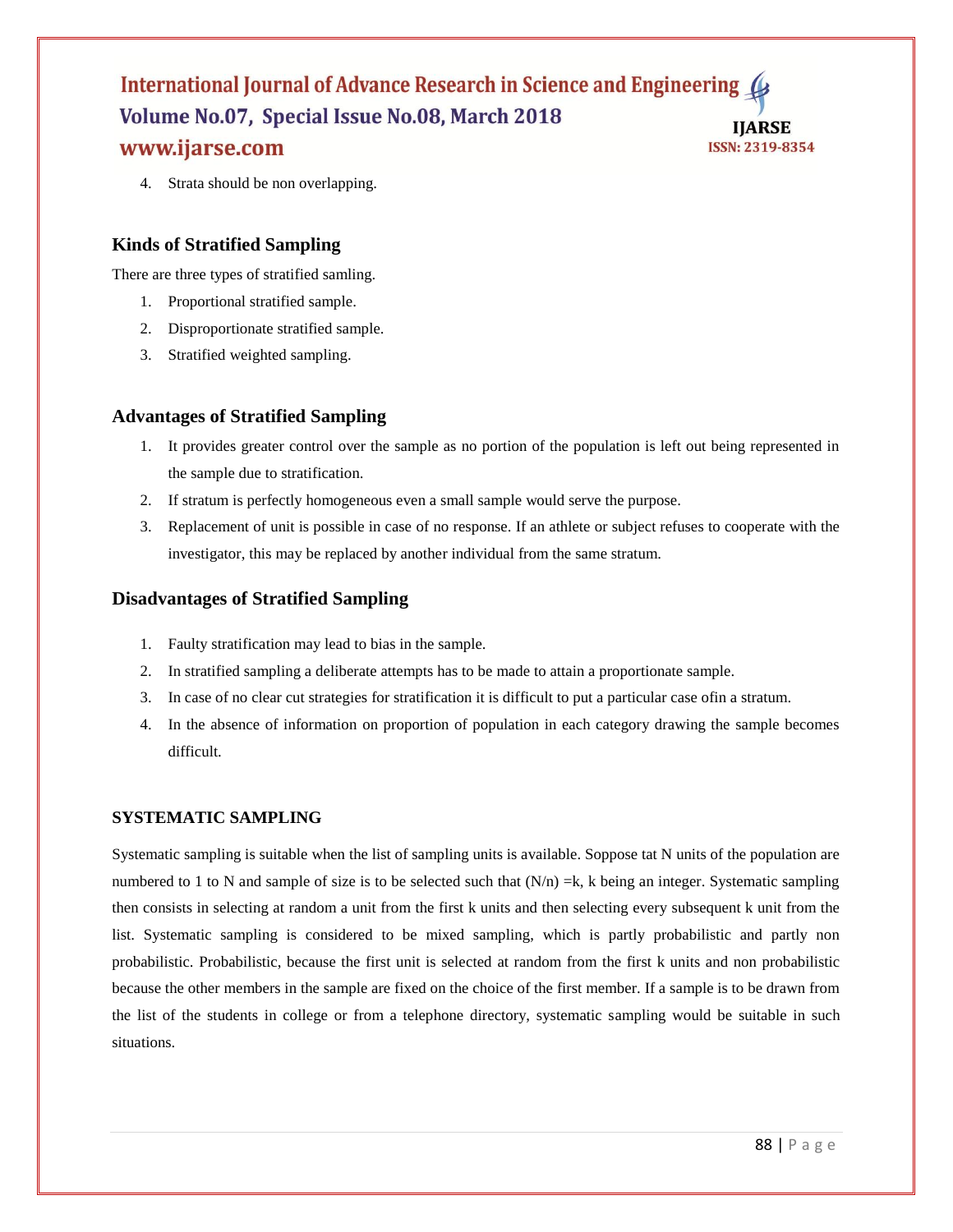## International Journal of Advance Research in Science and Engineering (4 Volume No.07, Special Issue No.08, March 2018 **IIARSE** www.ijarse.com **ISSN: 2319-8354**

## **SEQUENTIAL SAMPLING**

In sequential sampling samples is drawn one by one. The idea is to draw the minimum sample required for drawing the conclusion about the hypothesis to tested. Under this sampling plan a very small sample is taken alpha and beta, the two types of error are computed. On the basis of criteria involving alpha and beta, the decision of either accepting or rejecting the hypothesis is tested. If none of the decision follows from the taken sample, its size is increased by one more unit and entire process of testing is repeated. The process of increasing the sample size is stopped if either of the decision viz. accepting the null hypothesis or rejecting the null hypothesis follows. Sample so selected is known as sequential sampling. Such sampling plan is preferred if either the cost of enumerating a sample is high or if the term included in the sample is destroyed after testing.

## **CLUSTER SAMPLING**

Cluster sampling is essentially a simple random sampling. The only difference between cluster and random sampling is in the size of the basic unit being investigated. In cluster sampling an ultimate sampling unit in the population is a cluster of many. For example a family, college team or university team may be an ultimate sampling unit in the experiment. All these ultimate sampling units are the cluster of units for example family consists of many members and college team may include many athletes. In cluster sampling the cluster is defined in advance and then a random sample id drawn either by means of simple random sampling or stratified sampling. The sample so obtained is known as cluster sample.

## **PURPOSIVE SAMPLING**

In this sampling, individuals are selected according to some purposive principle. For example, an observer who wishes to select a sample of students of height in the range of 5.4 ft, from a college looks to the whole lot of students and then chooses students only from the required height group. It is normally claimed that the purposive sampling is more likely to give a representative sample. But in most cases it may involve some bias of unknown magnitude.

The advantage of this kind o sampling is that the investigator can pick up the variables with the objective in view. Further a small purposive sample can be a good representative. On the other hand there is a lot of scope for subjectivity in this method. And also an investigator may not have full knowledge of the population which is one of the prerequisite in this method.

## **CONCLUSION**

The conclusion of the study was that the researchers usually cannot make direct observations of every individual in the population which they are studying. Instead, they collect data from a subset and use those observations to make interferences about the entire population. Ideally, the sample corresponds to the larger population on the characteristics of interest. In that case, the researcher's conclusion from the sample is probably applicable to the